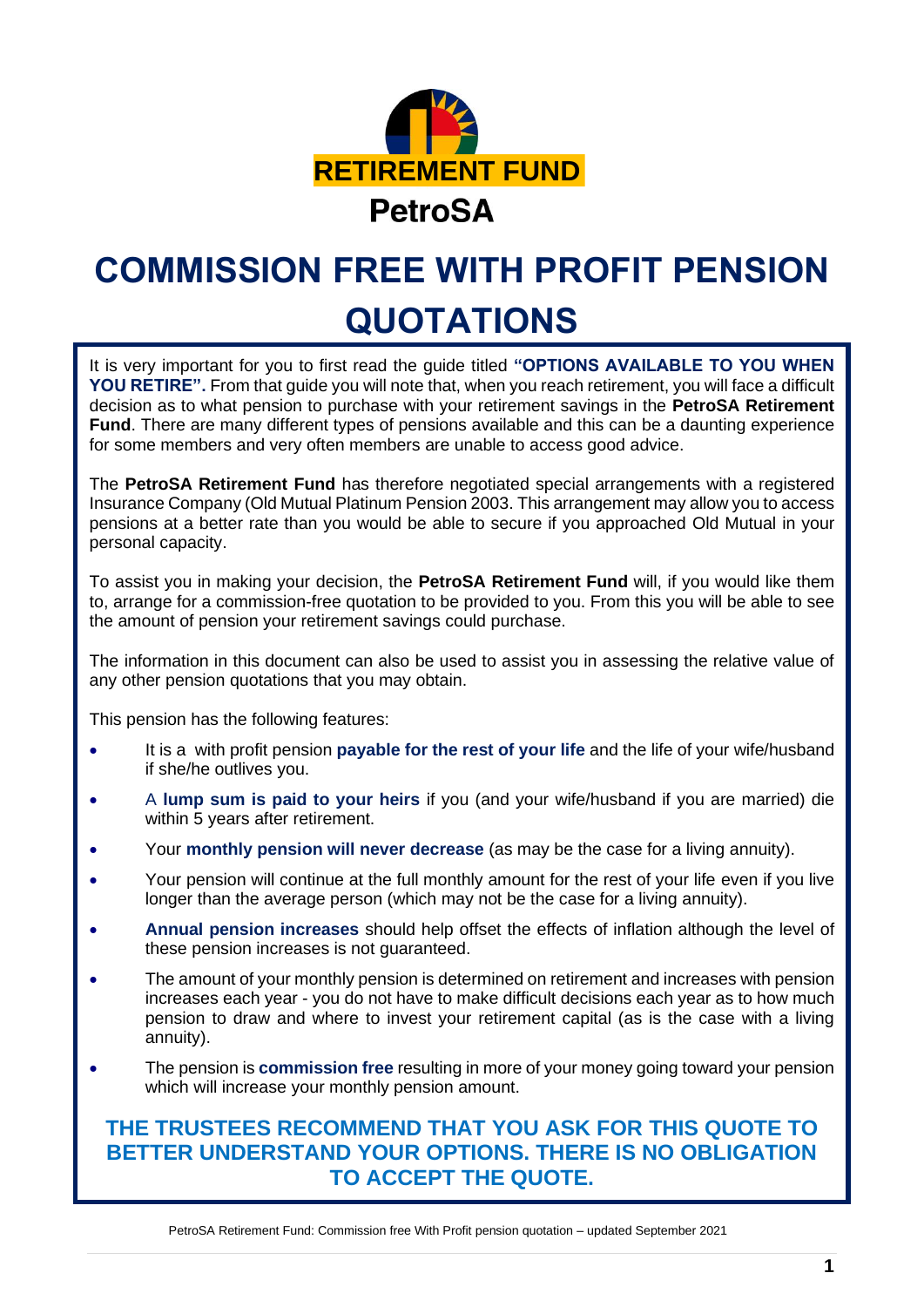## **COMMISSION FREE WITH-PROFIT PENSION QUOTATION**

### .**DETAILS OF THE COMMISSION FREE WITH-PROFIT PENSION ARRANGEMENT**

The Trustees have negotiated with **Old Mutual Corporate** (a division of the Old Mutual Life Assurance Company (SA) Limited) to offer you preferential rates on their **Old Mutual Platinum Pension 2003**.

Old Mutual has agreed to provide quotations based on your personal information. Information on Old Mutual can be found on their website: www.oldmutual.co.za

How a With-Profit annuity works was discussed in the guide titled **"RETIREMENT OPTIONS GUIDE".** If you choose this option, it is important to note that this pension will not be paid by the **PetroSA Retirement Fund**. It will be paid by the Insurer. As this is an arrangement between the **PetroSA Retirement Fund** and Old Mutual, the costs will be lower as no broker commission will be payable.

The pension quotations from Old Mutual is based on the standard characteristics set out in section 1.1. below.

If the standard quotations do not meet your needs, but you would still like to access a preferential pension rate, you may do so.

#### **1.1 Standard pension quotation** (alternate pension options are also shown below in red)

| <b>Type of pension</b>                                     | With-profit life pension payable until your death (or the later date<br>of death of your husband/wife if a spouse's pension is included<br>in the pension purchase amount)                           |
|------------------------------------------------------------|------------------------------------------------------------------------------------------------------------------------------------------------------------------------------------------------------|
| <b>Second life pension</b>                                 | Spouse's pension of 75% of your monthly pension commencing<br>at the later of the date of your death and the expiry of the<br>guarantee period (only applicable to members married at<br>retirement) |
|                                                            | You may request a different spouse's pension of: 0%; 25%; 50%<br>or 100%                                                                                                                             |
| <b>Guarantee period</b>                                    | If you (and your husband/wife if you are married) die within 5<br>years of retirement) the pension payments for the balance of the<br>5 year period will be paid as a lump sum to your estate.       |
|                                                            | You may request a different guaranteed period other than the<br>standard 5 years. These are: 0; 10 or 15 year guaranteed period.                                                                     |
| <b>Pricing basis and pension</b><br><i>increases</i>       | 3% per annum net interest rate. Annual pension increases are<br>declared by the Insurance Company to help counter the effects<br>of inflation (the level of increases are not guaranteed)            |
| <b>Pension increase date and</b><br>first pension increase | Increases are effective on 1 April each year. The first increase<br>after retirement is proportionate to the number of months your<br>retirement date is before 1 April                              |

PetroSA Retirement Fund: Commission free With Profit pension quotation – updated September 2021